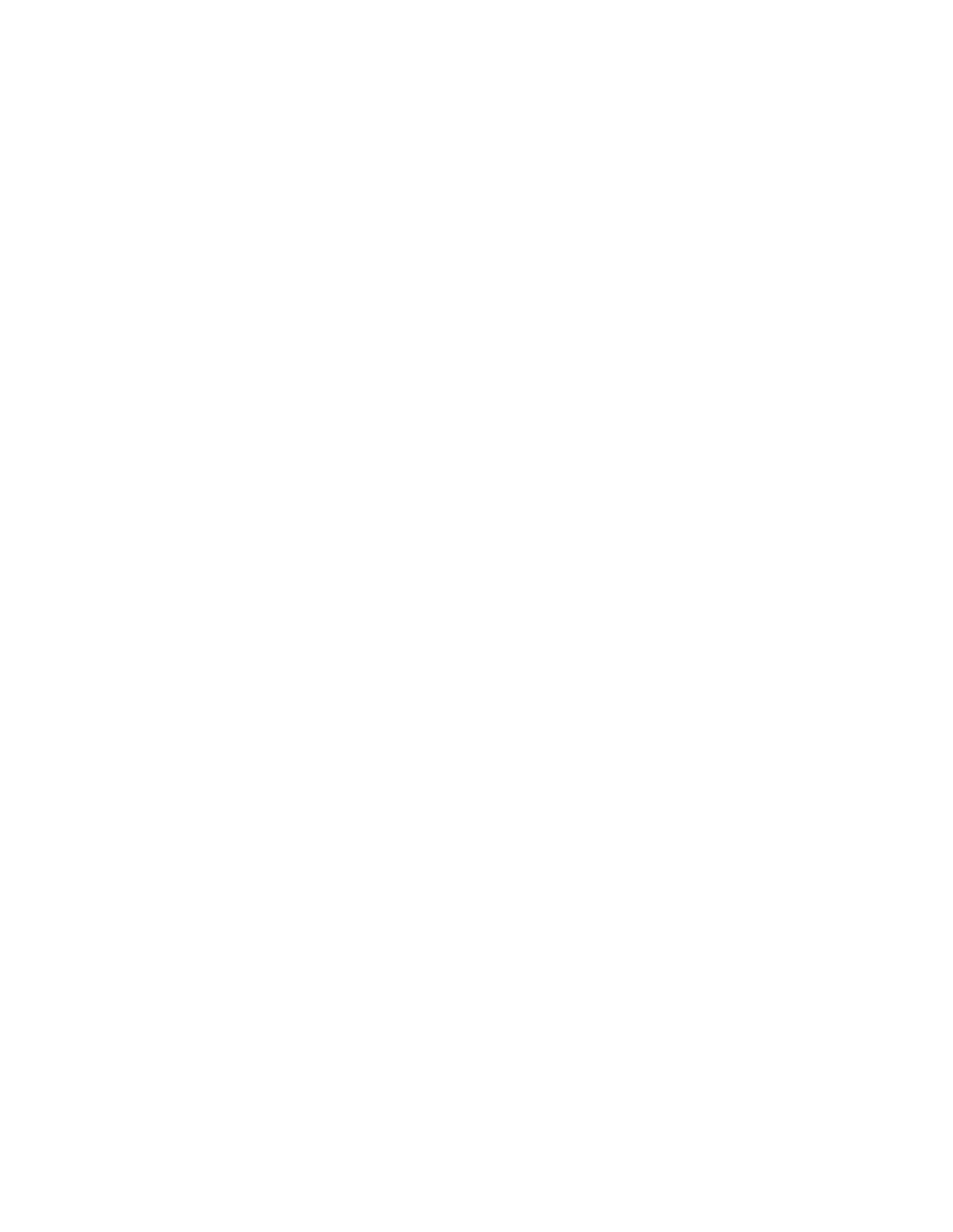24.01 **REVIEW OF ADMINISTRATIVE DETERMINATIONS**. Any person aggrieved by an administrative determination of the Village Board or a board, commission, committee, agency, official or employee of the Village or an agent acting on its behalf may have such determination reviewed as provided in this chapter. The remedies under this chapter shall not be exclusive, but an election to proceed hereunder shall be an election of remedies.

24.02 **DETERMINATIONS REVIEWABLE**. The following determinations are reviewable under this chapter:

(1) The grant or denial, in whole or in part, after application of an initial permit, license, right, privilege or authority, except a fermented malt beverage or intoxicating liquor license.

(2) The suspension, revocation or non-renewal of an existing permit, license, right, privilege or authority, except as provided in §24.03(4).

(3) The denial of a grant of money or other thing of value under a statute or ordinance prescribing conditions of eligibility for such grant .

(4) The imposition of a penalty or sanction upon any person, except a municipal employee or officer, other than by a court.

(5) The suspension or removal of a Village official or employee, except as provided in §24.03(2) and (7).

24.03 **DETERMINATIONS NOT SUBJECT OF REVIEW**. The following determinations are not reviewable under this subchapter:

(1) A legislative enactment. A legislative enactment is an ordinance, resolution or adopted motion of the Village Board.

(2) Any action subject to administrative or judicial review procedures under State Statutes or other provisions of this Code.

(3) The denial of a tort or contract claim for money required to be filed with the Village under §62.25, Wisconsin State Statutes.

(4) The grant, denial, suspension or revocation of a fermented malt beverage license under §125.12(1) (a), or intoxicating liquor license under §125.12(2) (a) or §125.12(2) (b) and (c), of the Wisconsin State Statutes.

(5) Judgements and orders of a court.

(6) Determinations made during municipal labor negotiations.

(7) Determinations subject to grievance, arbitration or other procedures provided in collective bargaining agreements.

24.04 **MUNICIPAL AUTHORITY DEFINED**. Municipal Authority includes the Village Board, commission, committee, agency, official, employee or agent of the Village making a determination under §24.01 and every person, committee or agency of the Village authorized to make an independent review under §24.08(2).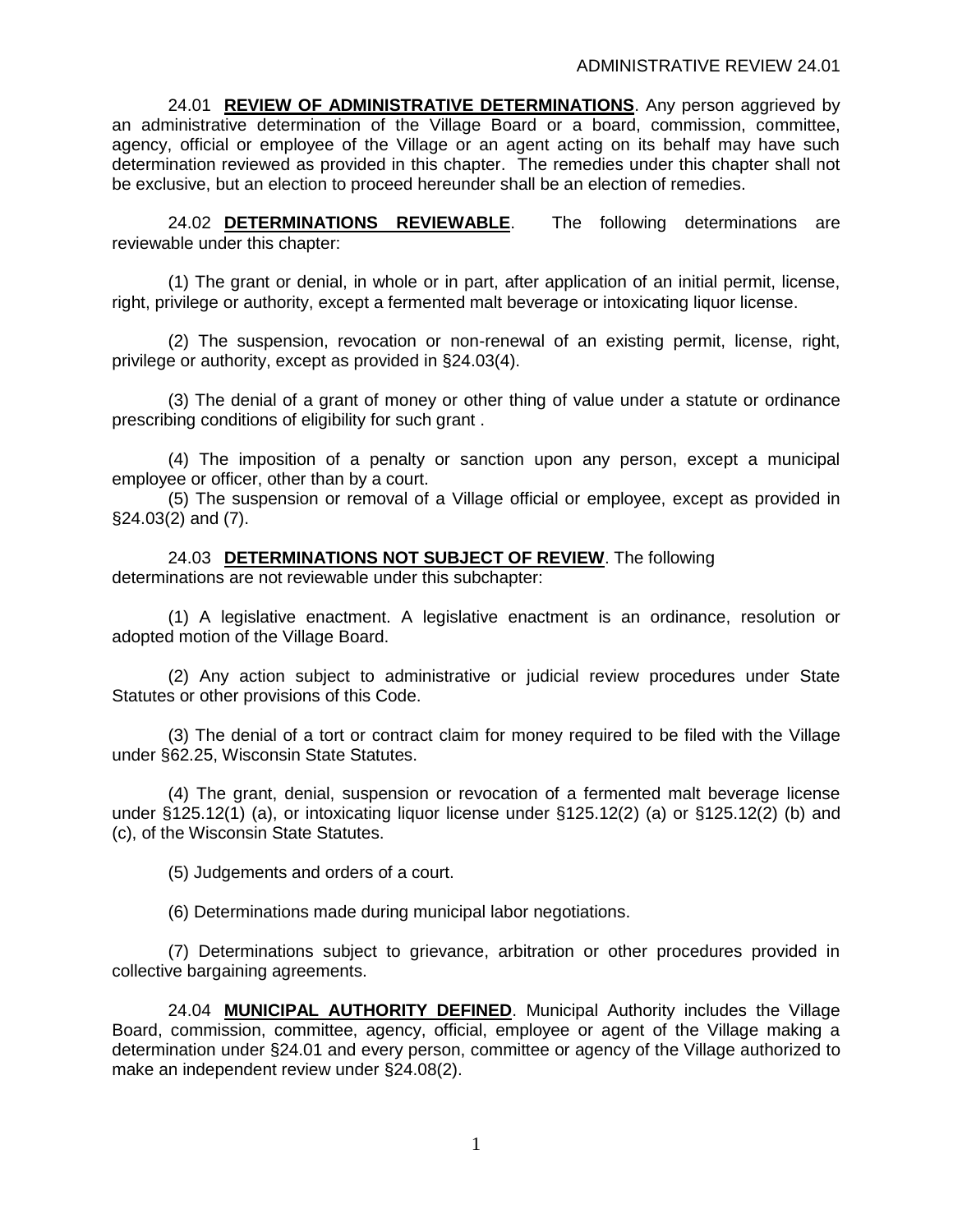24.05 **PERSONS AGGRIEVED**. A person aggrieved includes any individual, partnership, corporation, association, public or private organization and any official, department, board, commission or agency of the Village, whose rights, duties or privileges are adversely affected by a determination of a municipal authority. No department, board, commission, agency, official or employee of the Village who is aggrieved may initiate review under this chapter of a determination of any other department, board, commission, agency, official or employee of the Village, but may respond or intervene in a review proceeding under this subchapter initiated by another.

24.06 **REDUCING DETERMINATION TO WRITING**. If a determination subject to this chapter is made orally or if in writing, does not state the reasons therefore, the municipal authority making such determination shall upon written request of any person aggrieved by such determination made within 10 days of notice of such determination reduce the determination and the reasons therefore to writing and mail or deliver such determination and reasons to the person making the request. The determination shall be dated and shall advise such person of his right to have such determination reviewed, shall advise that such review may be taken within 30 days and shall name the office or person to whom a request for review shall be addressed.

24.07 **REQUEST FOR REVIEW OF DETERMINATION**. Any person aggrieved may have a written or oral determination reviewed by written request mailed or delivered to the municipal authority which made such determination within 30 days of notice to such person of such determination. The request for review shall state the grounds upon which the person aggrieved contends that the determination should be modified or reversed. A request for review shall be made to the official, employee, agent, agency, committee, board, commission or body who made the determination; but failure to make such request to the property party shall not preclude the person aggrieved from review unless such failure has caused prejudice to the municipal authority.

## 24.08 **REVIEW OF DETERMINATION**.

(1) INITIAL DETERMINATION. If a request for review is made under §24.07, the determination to be reviewed shall be termed an initial determination.

(2) WHO SHALL MAKE REVIEW. A review under this section may be made by the official, employee, agent, agency, committee, board, commission or body who made the initial determination. However, an independent review of such determination by another person, committee or agency of the Village, appointed by the Village President, without confirmation, shall be provided if practicable.

(3) WHEN TO MAKE REVIEW. The municipal authority shall review the initial determination within 15 days of receipt of a request for review. The time for review may be extended by agreement with the person aggrieved.

(4) RIGHT TO PRESENT EVIDENCE AND ARGUMENT. The person aggrieved may file with his request for review or within the time agreed with the municipal authority written evidence and argument in support of his position with respect to the initial determination.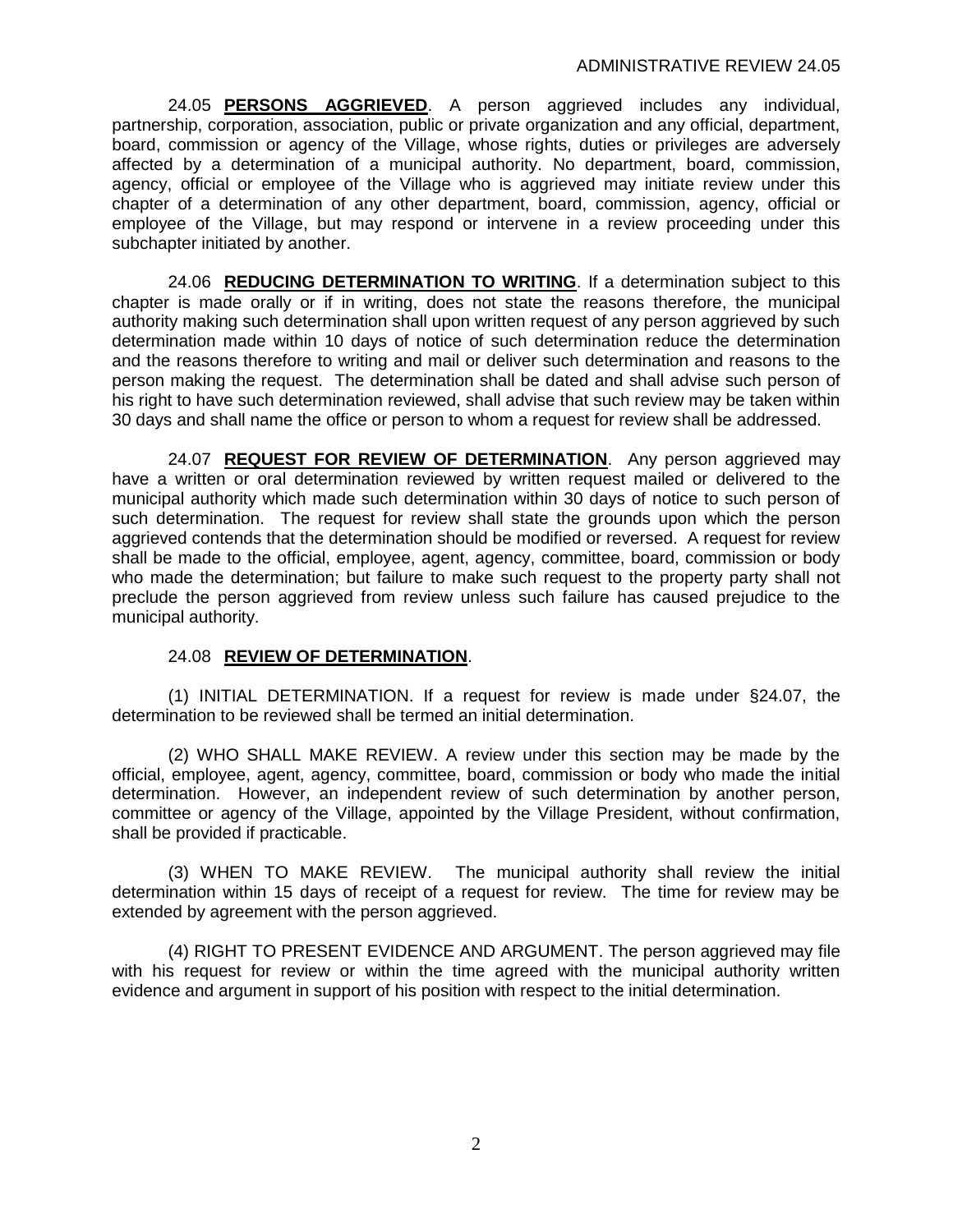(5) DECISION ON REVIEW. The municipal authority may affirm, reverse or modify the initial determination and shall mail or deliver to the person aggrieved a copy of the municipal authority's decision on review, which shall state the reasons for such decision. The decision shall advise the person aggrieved of his right to appeal the decision, shall advise that the appeal may be taken within 30 days and shall name the office or person with whom notice of appeal shall be filed.

# 24.09 **ADMINISTRATIVE APPEAL**.

# (1) FROM INITIAL DETERMINATION OR DECISION ON REVIEW.

(a) If the person aggrieved had a hearing substantially in compliance with §24.10 when the initial determination was made, he may elect to follow §24.06 through 24.08 but is not entitled to a further hearing under §24.10 unless granted by the municipal authority. He may, however, see judicial review under §24.12.

(b) If the person aggrieved did not have a hearing substantially in compliance with §24.10 when the initial determination was made, he shall follow §24.06 through 24.08 and may appeal under this section §24.09 from the decision made under §24.08.

(2) TIME WITHIN WHICH APPEAL MAY BE TAKEN UNDER THIS SECTION. Appeal from a decision on review under §24.08 may be taken within 30 days of notice of decision.

(3) HOW APPEAL MAY BE TAKEN. An appeal under this section may be taken by filing with or mailing to the office or person designated in the municipal authority's decision on review written notice of appeal.

## 24.10 **HEARING ON ADMINISTRATIVE APPEAL**.

(1) TIME OF HEARING. The Village shall provide the appellant a hearing on an appeal under §24.09 within 15 days of receipt of the notice of appeal and shall serve the appellant with notice of such hearing by mail or personal service at least 10 days before such hearing. The office or person with whom a notice of appeal is filed shall immediately notify the Village Attorney, who shall forthwith advise the Village President of such appeal.

(2) CONDUCT OF HEARING. At the hearing, the appellant and the municipal authority may be represented by counsel and may present evidence and call and examine witnesses and cross-examine witnesses of the other party. Such witnesses shall be sworn by the person conducting the hearing. The Village President shall appoint, without confirmation, an impartial decision-maker, who may be an official, committee, board or commission of the Village or the Village Board who did not participate in making or reviewing the initial determination, who shall make the decision on administrative appeal

and may issue subpoenas. The hearing may, however, be conducted by a impartial person, committee, board or commission designated by the Village President to conduct the hearing and report to the decision maker.

(3) RECORD OF HEARING. The person conducting the hearing or a person employed for the purpose of making a record of the hearing shall take notes of the testimony and shall mark and preserve all exhibits. The person conducting the hearing may, and upon request of the appellant shall, cause the proceeding to be taken by a stenographer or by a recording device, the expense thereof to be paid by the Village.